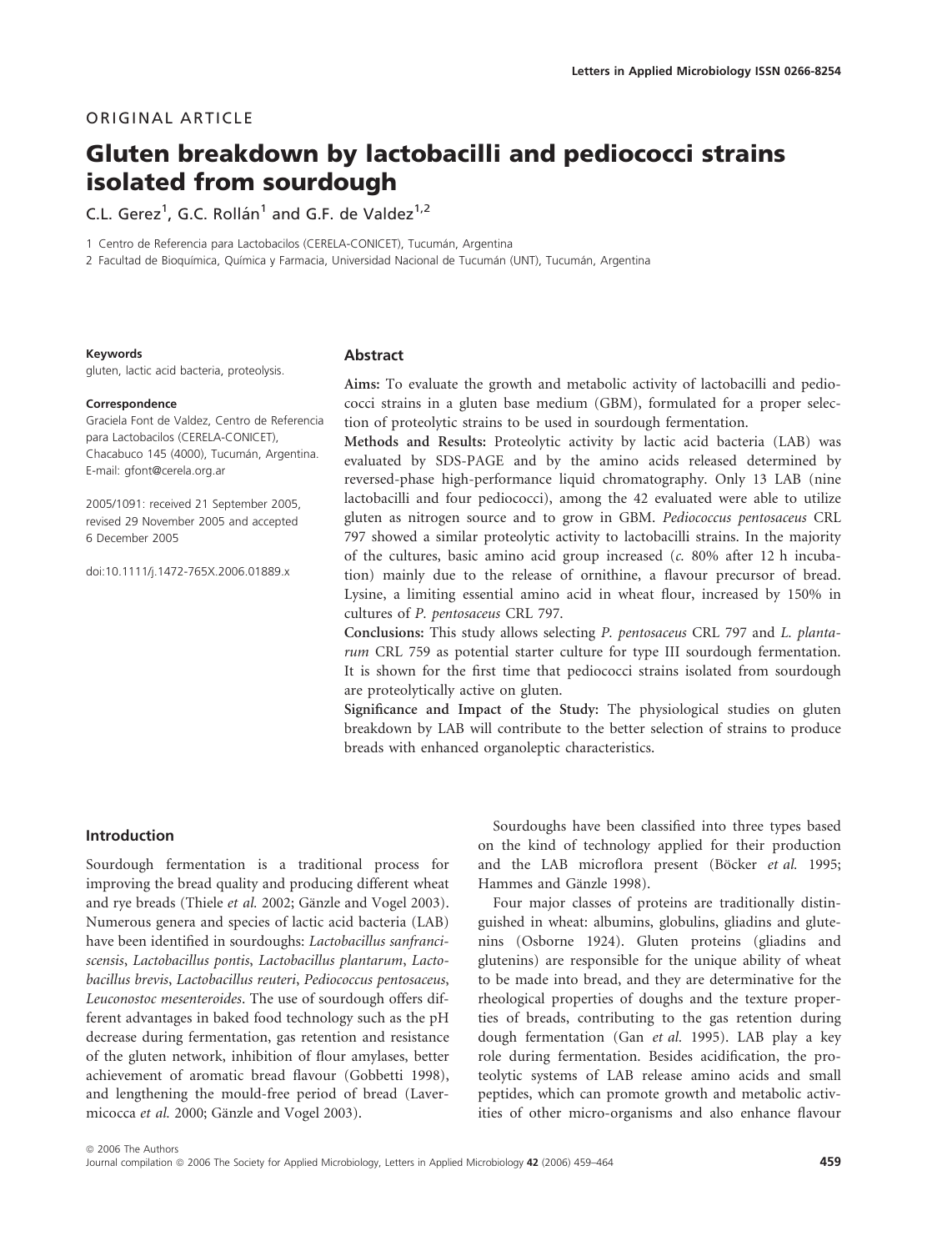development (Schieberle 1996; Gobbetti 1998) and rheological parameters (Martinez-Anaya 1996). Moreover, the study of proteolytic system of LAB contributes to the selection of starter culture strains to produce bread with low contents of allergenic peptides (Di Cagno et al. 2002).

In previous studies, homemade sourdoughs obtained in the mountain area of north-west Argentina were used as a source for the isolation of wild LAB strains. Besides heterofermentative lactobacilli, the prevalent lactic microbiota, pediococci strains were isolated as well.

The aim of this study was to evaluate the growth and metabolic activities of sourdough pediococci and heterofermentative lactobacilli strains in a gluten base medium (GBM) formulated for the proper selection of proteolytic strains.

# Materials and methods

## Micro-organisms and culture conditions

Forty-two strains of LAB isolated from homemade sourdough and belonging to the Culture Collection of Centro de Referencia para Lactobacilos (CERELA, Tucumán, Argentina) were studied: L. brevis (six), Lactobacillus curvatus (one), Lactobacillus fermentum (one), L. plantarum (nine), L. reuteri (five), Pediococcus acidilacticci (two), and P. pentosaceus (18). Cultures were grown in MRS broth (Britania, Buenos Aires, Argentina) at 37°C for 18 h; the cells were harvested by centrifugation (B-22M; International Equipment, Needham Heights, MA, USA) (9000 g, 15 min at 4 $^{\circ}$ C) washed twice with 10 mmol  $1^{-1}$ potassium phosphate buffer (pH 7·0), suspended in sterile distilled water and inoculated (1%, v/v) in GBM broth at pH 6.0. This medium was prepared with distilled water (w/v) as follows: gluten from wheat flour (Sigma, St Louis, MO, USA) (9%), glucose (2%), KH<sub>2</sub>PO<sub>4</sub> (1%), K<sub>2</sub>HPO<sub>4</sub> (1%) and Tween-80 (0·1%, v/v). This mixture was homogenized (The Virtis Company, Gardiner, NY, USA) and sterilized at 116°C for 10 min. Cell suspensions of each LAB strains  $(10^8 \text{ CFU ml}^{-1})$  were inoculated in GBM and incubated at 30°C for different time intervals. Cell counts of the cultures were performed by the pour plate dilution method in MRS agar (MRS plus  $1.5\%$  w/v agar) and plates were incubated at 37°C for 48 h. Results were expressed as  $\log$  CFU ml<sup>-1</sup>. The pH of the cultures was measured as well (Altronix-TPX1, Saen, Argentina).

## Glucose and organic acids determinations

Glucose consumption and acetic acid formation by LAB strains were determined in the supernatants cultures (100 000  $g$ , 10 min, 4°C). Sugar and organic acid analysis were performed using commercial available kits (Boehringer-Mannheim, Germany).  $L-(+)$  and  $D-(-)$  lactic acid were estimated according to Gutmann and Wahlefeld (1974) and Gawehn and Bergmeryer (1974), respectively. The lactic acid yield  $(Y_{p/s})$  was calculated by diving the mmol lactic acid produced by the mmol of glucose consumed.

#### Proteolytic activity

Proteolysis was evaluated in 24-h-old culture supernatant by SDS-PAGE (Laemmli 1970). The gels contained 12% (w/v) acrylamide and were stained with Coomassie Brilliant Blue R 250 (Sigma). The gels were scanned and analysed with QuantiScan 1.5 software (Biosoft, Ferguson, MO, USA). The percentages of hydrolysis were calculated on the basis of the average of the bands intensities of three gels, and the standard deviations were calculated. The protein concentration was determined according to Bradford (1976) using bovine serum albumin as standard.

#### Amino acids determination

The culture supernatants (0, 6, 12 and 24 h) were filtered through a  $0.22$ - $\mu$ m pore size filter (Sartorius AG-W-3400, Goettingen, Germany), derivatized in o-phthaldialdehyde derivates, and the amino acid concentrations was determined by reversed-phase high-performance liquid chromatography analysis. The chromatographic separation was carried out using an ISCO system (ISCO, Lincoln, NE, USA) on a Spherisorb ODS2 C18 column  $(4.6 \times$ 250 mm); with an elution flow rate of  $1.0$  ml  $min^{-1}$ , and a fluorometer detector (excitation 340-nm emission 425). Identification and quantification of amino acids were carried out by comparison using a standard mixture of amino acids (Sigma).

#### Statistical analysis

All measurements were performed in three independent assays and mean values with standard deviation (SD) are presented. Data were compared by a one-way analysis of variance (anova) and by Dunnett's t-test. Statistical significance  $(P < 0.05)$  was determined with Minitab-12 software (State College, PA, USA).

# Results

Only 13 LAB strains of the 42 evaluated in this study were able to grow in GBM broth and utilize gluten as a sole nitrogen source: L. brevis CRL 781; L. curvatus CRL 760; L. plantarum CRL 759, CRL 769, CRL 775 and CRL 778; L. reuteri CRL 1098, CRL 1099 and CRL 1100, and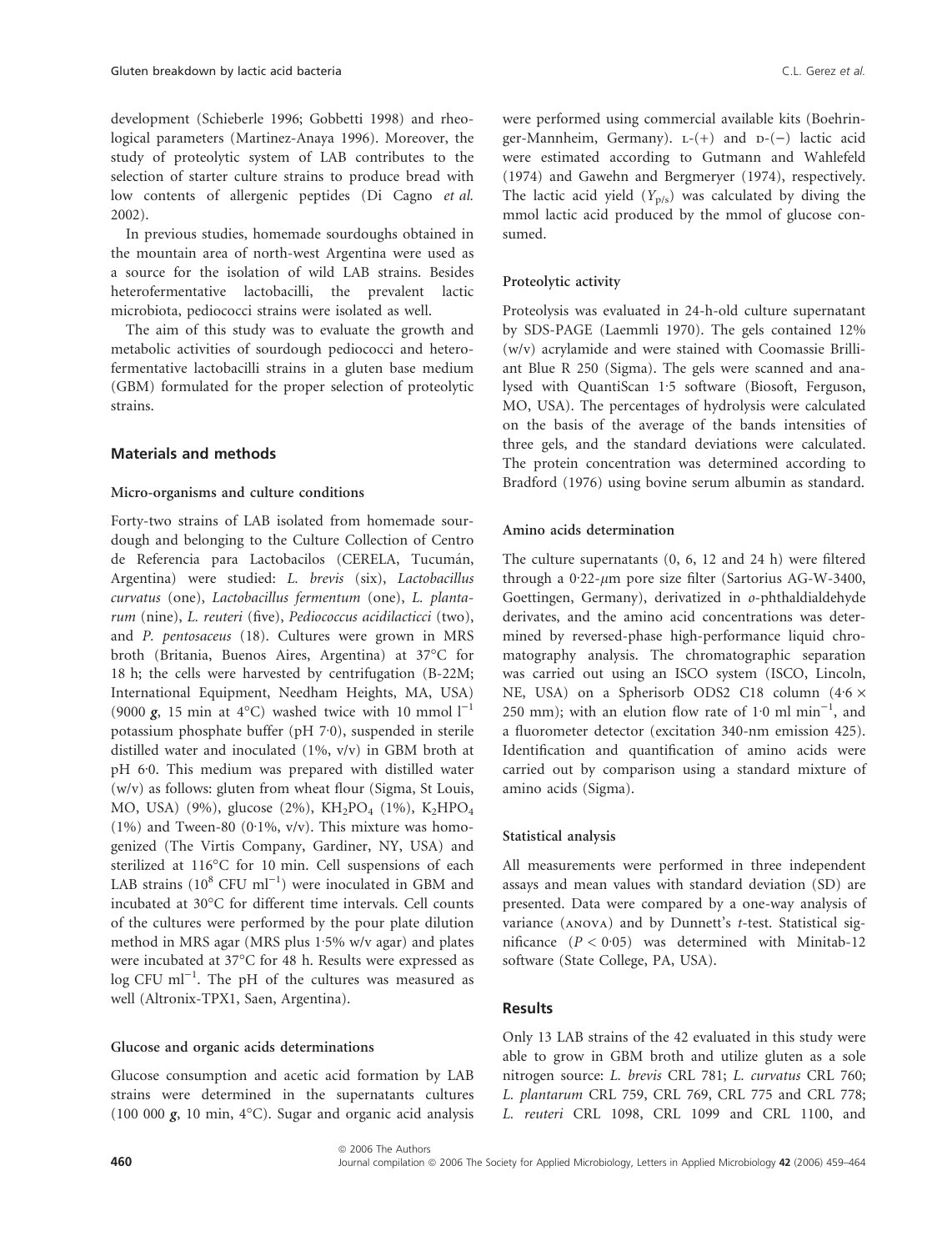during growth in GBM

Table 1 Cell viability and glucose consumption by lactobacilli and pediococci strains

C.L. Gerez et al. Gluten breakdown by lactic acid bacteria

|                                  | Viable cell number<br>$(\Delta \log CFU \text{ ml}^{-1})$ |                | Glucose consumed<br>(mmol $ ^{-1}$ ) |                |  |
|----------------------------------|-----------------------------------------------------------|----------------|--------------------------------------|----------------|--|
| <b>Strains</b>                   | 12 <sub>h</sub>                                           | 24 h           | 12 <sub>h</sub>                      | 24 h           |  |
| Lactobacillus plantarum          |                                                           |                |                                      |                |  |
| <b>CRL 759</b>                   | $2.9 \pm 0.04*$                                           | $3.9 \pm 0.10$ | $6.1 \pm 1.2$                        | $12.6 \pm 1.7$ |  |
| <b>CRL 769</b>                   | $2.2 \pm 0.07$                                            | $2.8 \pm 0.03$ | $8.9 \pm 0.5$                        | $14.9 \pm 0.8$ |  |
| <b>CRL 775</b>                   | $2.7 \pm 0.14$                                            | $3.1 \pm 0.01$ | $8.2 \pm 1.0$                        | $13.9 \pm 1.8$ |  |
| <b>CRL 778</b>                   | $3.3 \pm 0.19$                                            | $4.3 \pm 0.08$ | $10.3 \pm 0.9$                       | $13.4 \pm 0.9$ |  |
| Lactobacillus reuteri            |                                                           |                |                                      |                |  |
| CRL 1098                         | $1.9 \pm 0.01$                                            | $2.7 \pm 0.05$ | $8.5 \pm 0.6$                        | $13.5 \pm 0.7$ |  |
| CRL 1099                         | $2.0 \pm 0.91$                                            | $3.5 \pm 0.12$ | $7.0 \pm 0.4$                        | $11.5 \pm 1.8$ |  |
| <b>CRL 1100</b>                  | $2.5 \pm 0.21$                                            | $3.4 \pm 0.20$ | $7.3 \pm 0.8$                        | $10.2 \pm 1.0$ |  |
| Lactobacillus curvatus (CRL 760) | $3.4 \pm 0.23$                                            | $3.7 \pm 0.01$ | $8.7 \pm 0.6$                        | $13.9 \pm 1.6$ |  |
| Lactobacillus brevis (CRL 781)   | $2.6 \pm 0.33$                                            | $3.3 \pm 0.04$ | $12.2 \pm 1.5$                       | $14.9 \pm 1.0$ |  |
| Pediococcus pentosaceus          |                                                           |                |                                      |                |  |
| <b>CRL 761</b>                   | $3.1 \pm 0.11$                                            | $3.5 \pm 0.84$ | $8.9 \pm 0.4$                        | $13.3 \pm 0.9$ |  |
| <b>CRL 792</b>                   | $3.2 \pm 0.11$                                            | $3.7 \pm 0.19$ | $9.4 \pm 1.3$                        | $13.3 \pm 0.8$ |  |
| <b>CRL 793</b>                   | $3.1 \pm 0.15$                                            | $3.6 \pm 0.90$ | $9.9 \pm 0.5$                        | $13.8 \pm 0.9$ |  |
| <b>CRL 797</b>                   | $2.9 \pm 0.29$                                            | $3.4 \pm 0.03$ | $9.8 \pm 0.8$                        | $13.9 \pm 1.4$ |  |
|                                  |                                                           |                |                                      |                |  |

\*Mean ± standard deviation of three independent measurements.

P. pentosaceus CRL 761, CRL 792, CRL 793 and CRL 797. In general, cell count of the strains increased by 3–4 log units while glucose consumption was between a range of 10–15 mmol  $I^{-1}$  after 24 h of incubation (Table 1). *Lacto*bacillus plantarum CRL 778  $(4.3 \Delta \log CFU mI^{-1})$  and L. reuteri CRL 1098 (2.7  $\Delta$  log CFU ml<sup>-1</sup>) showed the highest and lowest cell growth in GBM after 24 h, respectively. Regarding the organic acids production the pediococci strains (facultative heterofermentative LAB) produced only lactic acid  $(8-17 \text{ mmol } 1^{-1})$  while the obligated heterofermentative lactobacilli produced lactic  $(11-22 \text{ mmol } 1^{-1})$  and acetic  $(0.59-0.99 \text{ mmol } 1^{-1})$  acids.  $Y_{p/s} = 1.7$  for L. plantarum CRL 775 and P. pentosaceus

CRL 792 and CRL 761, while  $Y_{p/s} = 1.2$  for L. reuteri CRL 1098 and CRL 1100 after 12 h fermentation. Production of acetic acid was observed in 24-h cultures of L. reuteri CRL 1100 (0.99 mmol  $l^{-1}$ ) and CRL 1099 (0.94 mmol  $l^{-1}$ ). On the whole, the LAB strains mainly produced  $L(+)$  lactic acid (about 80%) with the exception of L. plantarum CRL 759 and P. pentosaceus CRL 792, which produced the  $p(-)$ isomer by 91% and 76%, respectively (Table 2). The culture pH decreased from  $6.0$  to  $3.7$  in most of the cultures after 24 h fermentation. These 13 strains were selected for further proteolysis assays.

With SDS-PAGE analysis the presence of nine gluten peptides (135, 83, 60, 49, 42, 35, 32, 27 and 9 kDa) were

|                 | Acetic acid (mmol $ ^{-1}$ ) |                 | L-Lactic acid (mmol $ ^{-1}$ ) |                | D-Lactic acid (mmol I <sup>-1</sup> ) |                |
|-----------------|------------------------------|-----------------|--------------------------------|----------------|---------------------------------------|----------------|
| <b>Strains</b>  | 12 h                         | 24 h            | 12 h                           | 24 h           | 12 <sub>h</sub>                       | 24 h           |
| <b>CRL 759</b>  | $0.0 \pm 0.0*$               | $0.0 \pm 0.0$   | $0.89 \pm 0.6$                 | $1.24 \pm 0.7$ | $5.0 \pm 0.5$                         | $10.2 \pm 1.2$ |
| <b>CRL 769</b>  | $0.33 \pm 0.01$              | $0.50 \pm 0.02$ | $5.7 \pm 1.0$                  | $11.3 \pm 1.0$ | $4.2 \pm 0.7$                         | $10.4 \pm 1.8$ |
| CRL 775         | $0.16 \pm 0.02$              | $0.50 \pm 0.04$ | $7.6 \pm 0.5$                  | $11.2 \pm 0.5$ | $6.3 \pm 0.6$                         | $10.3 \pm 1.5$ |
| <b>CRL 778</b>  | $0.58 \pm 0.05$              | $0.59 \pm 0.06$ | $5.4 \pm 0.7$                  | $7.0 \pm 0.9$  | $4.9 \pm 0.8$                         | $9.0 \pm 1.6$  |
| CRL 1098        | $0.67 \pm 0.08$              | $0.83 \pm 0.08$ | $5.0 \pm 0.9$                  | $10.2 \pm 1.6$ | $4.8 \pm 0.5$                         | $9.4 \pm 1.0$  |
| CRL 1099        | $0.41 \pm 0.04$              | $0.94 \pm 0.05$ | $4.5 \pm 0.5$                  | $8.0 \pm 0.5$  | $3.6 \pm 0.8$                         | $6.0 \pm 0.9$  |
| <b>CRL 1100</b> | $0.67 \pm 0.05$              | $0.99 \pm 0.04$ | $4.4 \pm 0.9$                  | $5.1 \pm 0.8$  | $5.2 \pm 0.9$                         | $6.6 \pm 0.4$  |
| CRL 760         | $0.0 \pm 0.0$                | $0.0 \pm 0.0$   | $10.2 \pm 0.8$                 | $16.5 \pm 0.4$ | $0.3 \pm 0.3$                         | $0.3 \pm 0.2$  |
| <b>CRL 781</b>  | $0.33 + 0.03$                | $0.67 \pm 0.02$ | $8.2 \pm 0.9$                  | $10.2 \pm 0.8$ | $0.0 \pm 0.0$                         | $1.3 \pm 0.6$  |
| CRL 761         | $0.0 + 0.0$                  | $0.0 \pm 0.0$   | $10.2 \pm 0.7$                 | $10.6 \pm 0.5$ | $5.0 \pm 0.4$                         | $7.3 \pm 0.6$  |
| CRL 792         | $0.0 \pm 0.0$                | $0.0 \pm 0.0$   | $4.1 \pm 0.5$                  | $5.0 \pm 0.8$  | $10.9 \pm 0.6$                        | $11.2 \pm 0.5$ |
| <b>CRL 793</b>  | $0.0 \pm 0.0$                | $0.0 \pm 0.0$   | $9.0 \pm 0.9$                  | $5.4 \pm 0.6$  | $1.9 \pm 0.5$                         | $2.5 \pm 0.5$  |
| <b>CRL 797</b>  | $0.0 \pm 0.0$                | $0.0 \pm 0.0$   | $10.4 \pm 0.2$                 | $11.6 \pm 0.3$ | $0.0 \pm 0.4$                         | $5.1 \pm 0.1$  |

Table 2 Organic acid production by lactobacilli and pediococci strains during the growth in GBM

\*Mean ± standard deviation of three independent measurements.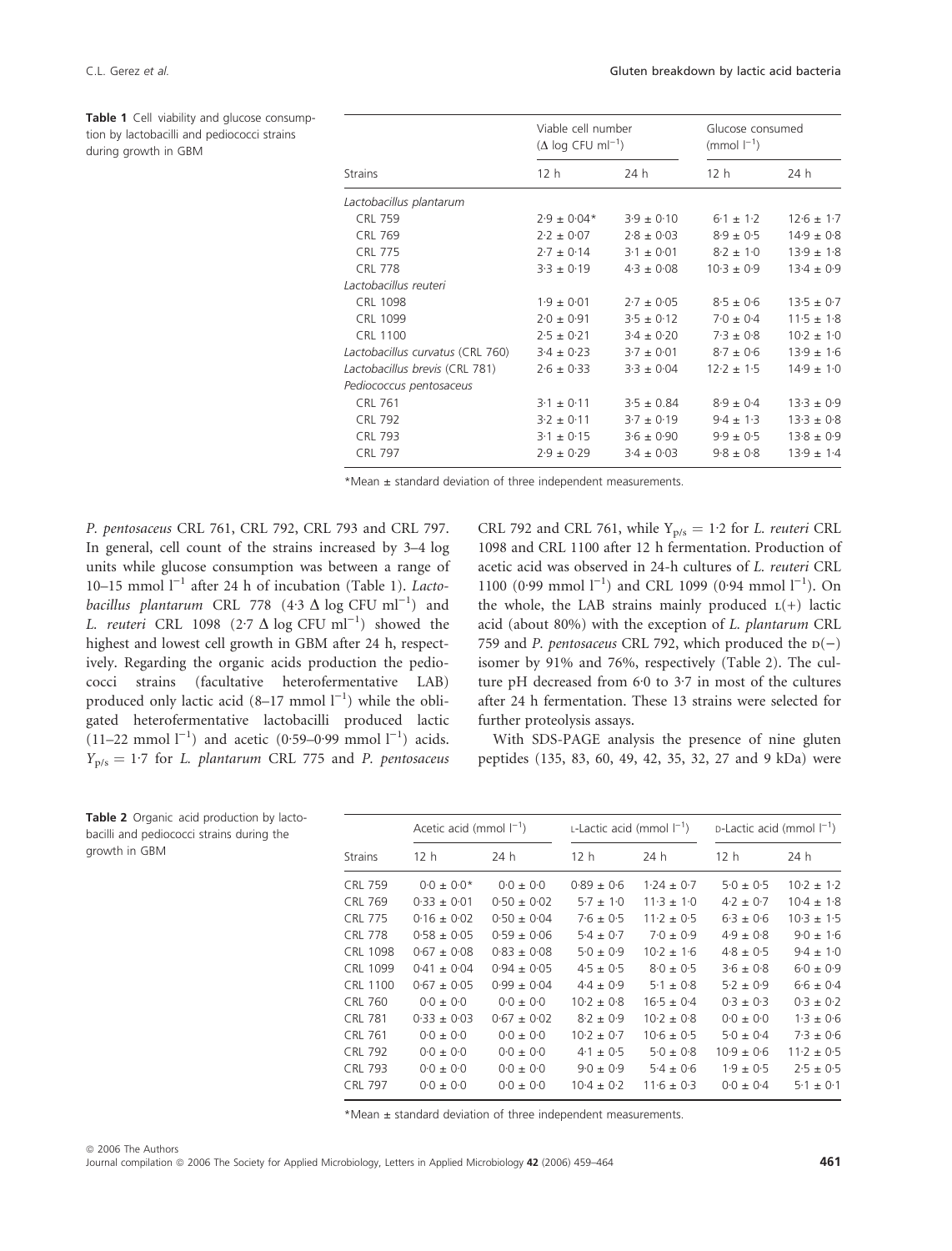

Figure 1 SDS-PAGE of peptides present in lactic acid bacteria cultures in MBG. Lane 1: molecular weight markers; lane 2: Pediococcus pentosaceus CRL 797; lane 3: Lactobacillus plantarum CRL 759; lane 4: Lactobacillus brevis CRL 781; lane 5: Lactobacillus plantarum CRL 778; lane 6: GBM control.

observed in GBM (control) (Fig. 1). All strains completely hydrolysed the peptides of 135 and 83 kDa except for L. plantarum CRL 778, which displayed only a slight degradation (3%) (Table 3). Lactobacilli strains showed higher proteolytic activity on peptides between 42 and 27 kDa with respect to pediococci, except P. pentosaceus CRL 797, which showed a similar activity than lactobacilli. New peptide fractions of 16 kDa were detected in cultures of L. brevis CRL 781, P. pentosaceus CRL 797 and other 7-kDa peptide in cultures of P. pentosaceus CRL 761, L. plantarum CRL 759 and CRL 769 after 24 h fermentation which were not observed at zero time (data not shown).

The modifications in the amino acid content in GMB cultures due to the growth of LAB strains is shown in

Fig. 2. For a better analysis of the results obtained, individual amino acids were grouped according to their chemical structure into: basic (ornithine, arginine, lysine, histidine), aliphatic (leucine, alanine, valine, glycine, isoleucine), aromatic (trytophan, phenylalanine, tyrosine), dicarboxylic (aspartic acid, glutamic acid, asparagine), and hydroxyl sulfur (serine, methionine, treonine). The concentration of each group was calculated from the sum of the individual amino acid concentrations. The uninoculated GBM broth (control) showed no significant ( $P < 0.05$ ) differences after 24 h incubation.

In general, a decrease in all amino acid groups was observed after 12 h incubation except for the basic amino acid group, which increased (80%) respect to the control (Fig. 2). This increase was mainly observed in cultures of L. reuteri CRL 1100, L. plantarum (CRL 759, CRL 775) and L. brevis (CRL 781) at 12 h, and in P. pentosaceus strains and L. reuteri CRL 1099 cultures at 6 h. Lengthening the fermentation period up to 24 h resulted in the reduction of the basic amino acid group. A decrease in certain amino acid concentrations was observed during the growth of pediococci strains in GBM. The variations of the other amino acid group were not significant.

During fermentation some amino acids were consumed while others were increased due to the LAB metabolism. The aroma precursors glycine, treonine, ornithine and serine showed the main increases (up to 90-folds) after 12 h fermentation (data not shown).

# **Discussion**

Thirteen LAB strains (nine lactobacilli and four pediococci) of 42 screened were selected for their ability to grow in

Table 3 Degradation of gluten peptides by lactobacilli and pediococci strains in GBM cultures (24 h)

|                 | Gluten peptides (kDa) |                |                |                |                |                |                |                |                |
|-----------------|-----------------------|----------------|----------------|----------------|----------------|----------------|----------------|----------------|----------------|
| <b>Strains</b>  | 135                   | 83             | 60             | 49             | 42             | 35             | 32             | 27             | 9              |
| <b>CRL 759</b>  | $100 \pm 0.0*$ †      | $78.8 \pm 7.3$ | $61.8 \pm 9.7$ | $73.8 \pm 9.2$ | $67.1 \pm 0.3$ | $66.4 \pm 8.8$ | $64.1 \pm 8.0$ | $63.2 \pm 8.2$ | $96.3 \pm 5.1$ |
| <b>CRL 769</b>  | $100 \pm 0.0$         | $100 \pm 0.0$  | $21.7 \pm 5.4$ | $56.9 \pm 9.7$ | $54.7 \pm 9.9$ | $66.9 \pm 6.9$ | $57.6 \pm 4.0$ | $65.3 \pm 9.9$ | $100 \pm 0.0$  |
| <b>CRL 775</b>  | $100 \pm 0.0$         | $95.9 \pm 4.9$ | $0.9 \pm 0.6$  | $40.6 \pm 8.7$ | $40.1 \pm 9.8$ | $34.5 \pm 6.2$ | $440 \pm 4.5$  | $41.3 \pm 9.9$ | $69.2 \pm 9.8$ |
| <b>CRL 778</b>  | $100 \pm 0.0$         | $3.0 \pm 1.3$  | $30.1 \pm 6.6$ | $63.6 \pm 4.6$ | $66.1 \pm 5.4$ | $62.7 \pm 4.7$ | $61.4 \pm 6.2$ | $71.8 \pm 2.8$ | $89.7 \pm 0.5$ |
| CRL 1098        | $100 \pm 0.0$         | $100 \pm 0.0$  | $20.7 \pm 7.2$ | $62.5 \pm 3.1$ | $67.7 \pm 4.3$ | $49.0 \pm 2.4$ | $57.5 \pm 2.3$ | $67.2 \pm 5.2$ | $86.0 \pm 4.2$ |
| CRL 1099        | $100 \pm 0.0$         | $100 \pm 0.0$  | $56.7 \pm 2.8$ | $68.9 \pm 0.4$ | $68.2 \pm 1.9$ | $57.4 \pm 1.1$ | $60.5 \pm 1.9$ | $67.9 \pm 2.1$ | $24.6 \pm 0.2$ |
| <b>CRL 1100</b> | $100 \pm 0.0$         | $100 \pm 0.0$  | $21.2 \pm 5.4$ | $62.8 \pm 0.9$ | $58.3 \pm 2.7$ | $56.3 \pm 6.7$ | $54.6 \pm 4.9$ | $71.9 \pm 2.3$ | $79.6 \pm 9.9$ |
| <b>CRL 760</b>  | $100 \pm 0.0$         | $93.8 \pm 0.5$ | $31.3 \pm 6.9$ | $65.8 \pm 2.2$ | $66.9 \pm 4.1$ | $56.9 \pm 2.9$ | $64.3 \pm 2.0$ | $74.9 \pm 5.9$ | $86.7 \pm 1.5$ |
| <b>CRL 781</b>  | $100 \pm 0.0$         | $100 \pm 0.0$  | $78.9 \pm 9.9$ | $74.7 \pm 9.5$ | $70.6 \pm 5.1$ | $66.9 \pm 4.5$ | $66.0 \pm 9.8$ | $74.5 \pm 5.3$ | $49.9 \pm 9.6$ |
| <b>CRL 761</b>  | $100 \pm 0.0$         | $100 \pm 0.0$  | $74.5 \pm 5.1$ | $68.9 \pm 1.9$ | $59.5 \pm 1.0$ | $39.9 \pm 3.6$ | $38.3 \pm 2.7$ | $39.0 \pm 9.7$ | $100 \pm 0.0$  |
| <b>CRL 792</b>  | $100 \pm 0.0$         | $100 \pm 0.0$  | $57.4 \pm 6.6$ | $67.7 \pm 4.1$ | $44.7 \pm 3.5$ | $37.3 \pm 2.7$ | $29.8 \pm 0.1$ | $35.9 \pm 7.2$ | $9.0 \pm 8.3$  |
| <b>CRL 793</b>  | $100 \pm 0.0$         | $100 \pm 0.0$  | $67.9 \pm 3.9$ | $61.9 \pm 0.5$ | $47.9 \pm 5.1$ | $44.2 \pm 3.2$ | $29.5 \pm 5.3$ | $41.6 \pm 9.8$ | $9.2 \pm 7.8$  |
| <b>CRL 797</b>  | $100 \pm 0.0$         | $100 \pm 0.0$  | $30.3 \pm 1.9$ | $67.9 \pm 5.6$ | $73.5 \pm 4.4$ | $74.8 \pm 8.9$ | $67.3 \pm 5.1$ | $63.2 \pm 6.9$ | $81.8 \pm 9.9$ |

\*Degradation (%) of peptides by lactic acid bacteria with respect to control (un-inoculated GBM broth).

†Mean ± standard deviation of three independent measurements.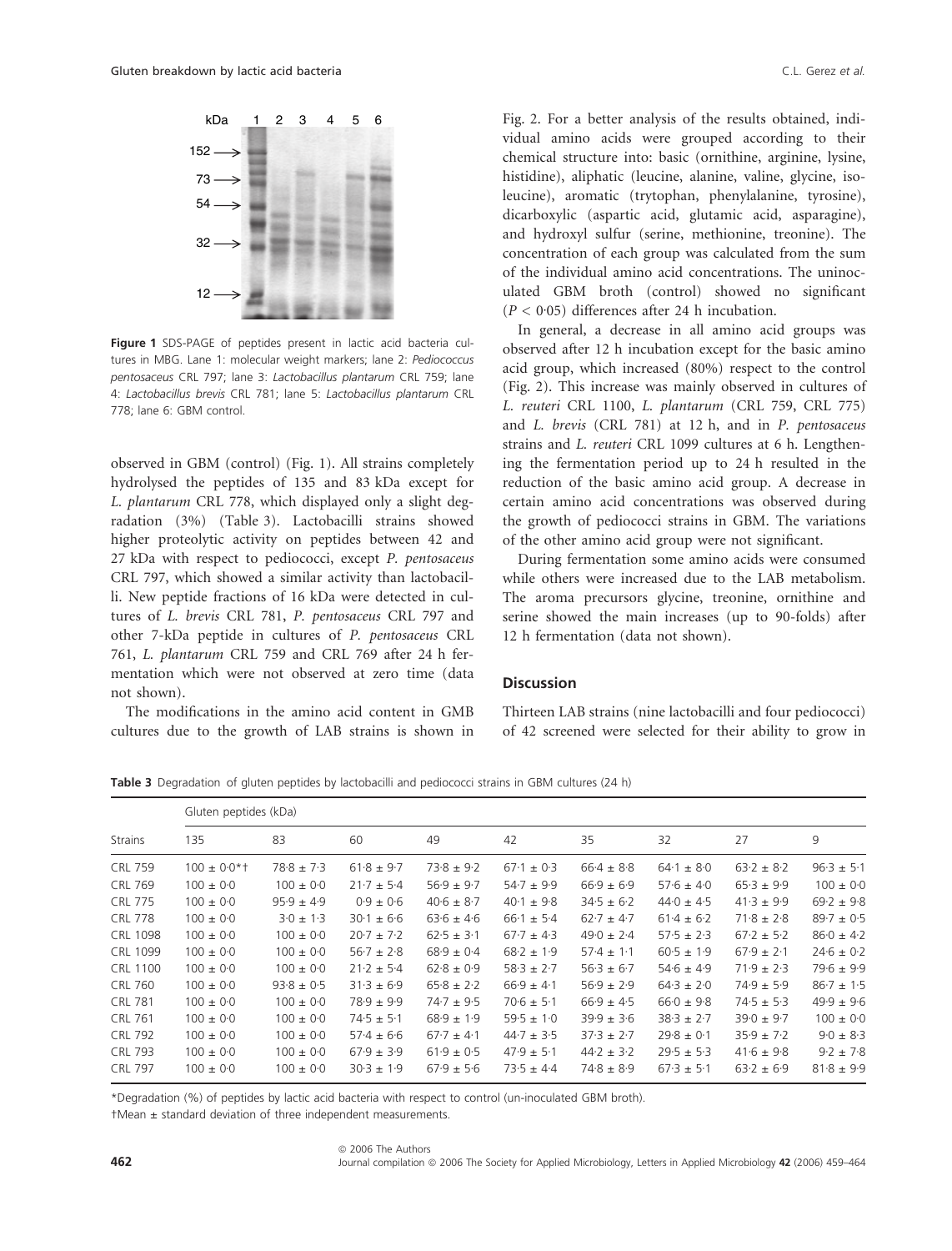

Figure 2 Release and consumption of basic amino acids by lactobacilli and pediococci strains during growth in gluten-based medium.  $\Box$ , 0–6 h;  $\Box$ , 6-12 h; , 12-24 h.

GBM broth with gluten as the sole nitrogen source. The cell growth in this medium was similar for both microbial groups. Lactobacillus plantarum CRL 759 showed a low consumption of glucose, although its growth was similar to that observed in L. plantarum CRL 778. The organic acid production of both strains was different. During sourdough fermentation, lactic and acetic acids combine with ethanol and other products of dough fermentation and enhance the perception of aroma (Gobbetti et al. 1995; Schieberle 1996). The production of  $L(+)$  or  $D(-)$  lactic acid or the d–l racemic mixture was both, time- and strain-dependent. However, most of the cultures produced the  $L(+)$  isomer, which is a desirable characteristic for starter strains to be used in food fermentation (Caplice and Fitzgerald 1999).

Changes in the peptide profiles were observed in GBM cultures at different incubation periods. Pediococcus pentosaceus CRL 797 was the most proteolytic strain among pediococci, and displayed a similar activity on gluten to that of L. plantarum CRL 759. Wehrle et al. (1999) reported a similar rate of gluten hydrolysis for two pediococci strains of meat origin compared with Lactobacillus sanfrancisco 1 strain. Our results show the first evidence of pediococci strains isolated from sourdough, which are proteolytically active on gluten.

The ability of L. plantarum CRL 759 to hydrolyse (73%) a synthetic peptide homologous to the  $\alpha$ -gliadin 31–43 amino sequences was seen previously (Rollán et al. 2005) indicating that selected sourdough LAB strains might reduce gluten-allergen compounds during sourdough fermentation. Proteolysis by LAB in sourdough is also important for increasing the amino acid concentration in dough. Lactobacillus reuteri CRL 1099 and pediococci strains increased the basic amino acid concentration in GBM cultures after 6 h incubation mainly due to an increase in the amount of ornithine. The slow removal of basic amino acid is an important selection criteria for starter cultures as they are the most reactive compounds during baking (El-Dash 1971). Ornithine is considered one of the key flavour precursors in wheat bread (Gassenmeier and Schieberle 1995). The pattern increase of the aroma precursors amino acid during LAB growth in GBM broth was similar to those reported by other authors (Schieberle 1990, 1996; Gobbetti 1998) during sourdough fermentation. The net decrease suggests that the amino acids are utilized as metabolites to a greater extent than the amount release by proteolysis.

Flours obtained from cereals and used as human or animal food are deficient in amino acids (Kamel and Stauffer 1993), which are essential for humankind. We observed an increase in essential amino acids (treonine, valine, lysine and phenylalanine) in LAB cultures in GBM medium. Lysine, an essential amino acid that is limiting in wheat flour, increased by 150% in cultures of P. pentosaceus CRL 797 after 6 h of fermentation. In this sense, the addition of lysine-producing pediococci to wheat dough might be considered as an alternative to increase this amino acid concentration in wheat bread.

Type III sourdough mostly contains LAB that are resistant to drying and are able to survive in that form, e.g. facultative heterofermentative P. pentosaceus and L. plantarum strains (Stolz and Böcker 1996). The results of this work show that the P. pentosaceus CRL 797 and L. plantarum CRL 759 strains display interesting properties to be used as starter cultures for type III sourdough. Research work is being currently carried out to evaluate mixed cultures in bread dough fermentations.

## Acknowledgements

The authors acknowledge the financial support of CONI-CET, ANPCyT and CIUNT from Argentina.